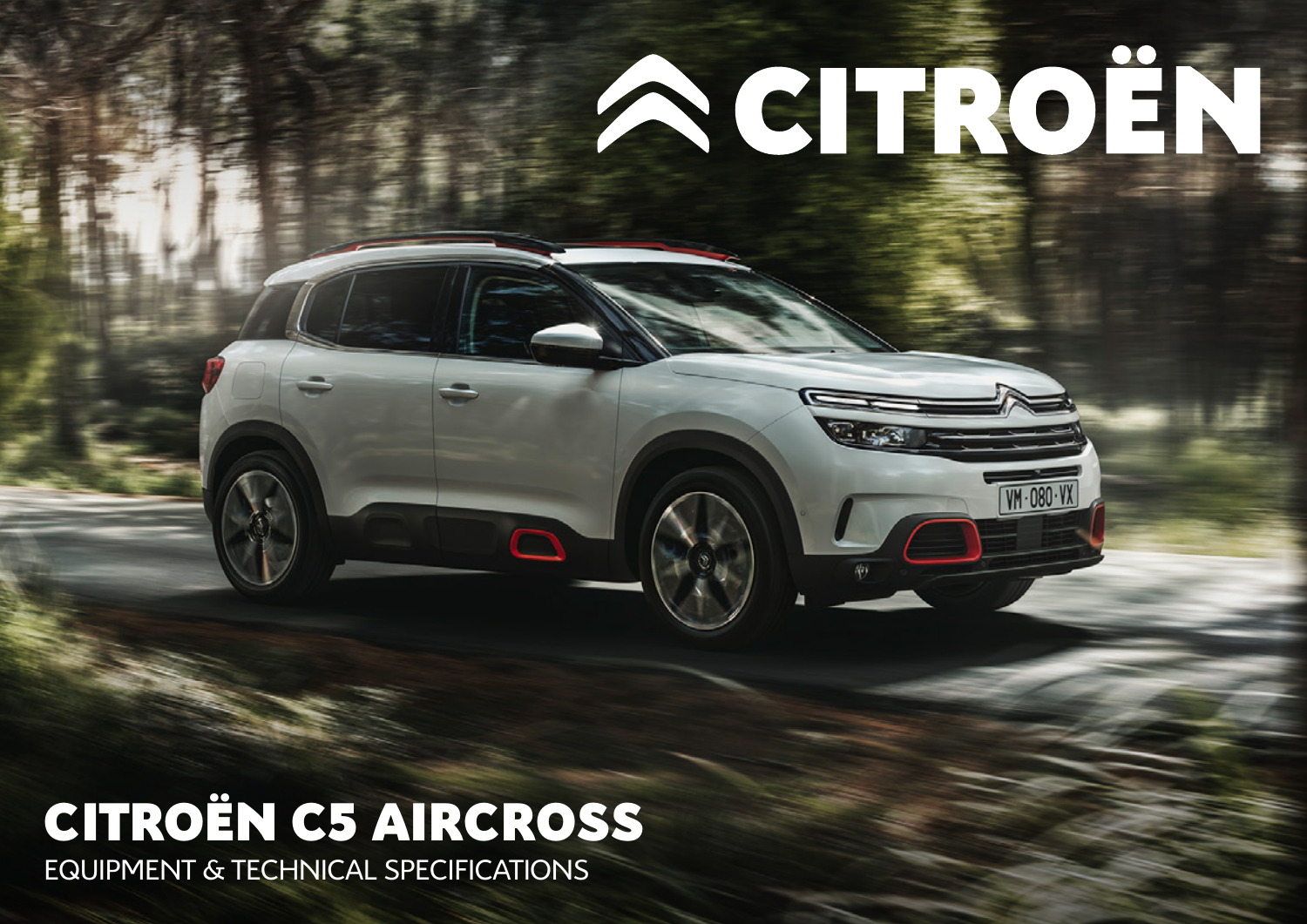## CITROËN C5 AIRCROSS EQUIPMENT

### $\bullet$  STANDARD

O OPTIONAL

**UNAVAILABLE** 





## **BODYSTYLE** 5 door SUV � **SAFETY & SECURITY** Autonomous Emergency Braking (AEB) Blind Spot Detection (BSD) Lane Departure Warning (LDW) system Driver Attention Alert (DAA1) Speed limit recognition & recommendation Forward Collision Warning Grip Control - terrain management system with hill descent assist � Tyre Pressure Monitoring System (TPMS) � ABS (Anti-lock Braking System) with EBD (Electronic Braking Distribution) & EBA ( Emergency Braking Assistance) *was braining system, that EBB (Electronic Braining Bischoddon, of EBT) (Emergency Braining* Airbags: Driver & front passenger airbags (2) Airbags: Driver & passenger side curtain airbags (4) Automatic hazard light activation upon heavy brake application CDS (Dynamic Stability Control) & ASR (Electronic Anti-skid System) � Electric child locking functionality on rear windows & doors � Exterior temperature indicator with ice warning Front optimised safety headrests & three rear height adjustable headrests Front ventilated disc brakes, rear disc brakes Gear Shift Indicator Front three-point retractable seatbelts, height-adjustable, with pretensioners & force limiters Three rear three-point retractable seatbelts, with pretensioners & force limiters in the outer rear seats �

| <b>SAFETY &amp; SECURITY</b>                                                  |  |
|-------------------------------------------------------------------------------|--|
| Seatbelt unfastened on the move audible & visual alert for front & rear seats |  |
| Headlamp adjustable beam height                                               |  |
| Space saver spare wheel                                                       |  |
| Internally operated central locking                                           |  |
| Automatic locking doors & boot (activated by vehicle moving)                  |  |
| Locking fuel filler cap                                                       |  |
|                                                                               |  |

### **CITROËN ADVANCED COMFORT™**

| CITROËN Advanced Comfort - Progressive Hydraulic Cushion suspension        |  |
|----------------------------------------------------------------------------|--|
| CITROËN Advanced Comfort - half-leather seat trim with memory foam inserts |  |
| CITROËN Advanced Comfort - Tall + Narrow wheel & tyre package              |  |
| CITROËN Advanced Comfort - Acoustic glass package                          |  |

### **COMFORT & CONVENIENCE**

| CITROËN keyless entry & push button start                            |  |
|----------------------------------------------------------------------|--|
| Electric tailgate opening with gesture control (foot operation)      |  |
| Programmable Cruise Control with speed limiter                       |  |
| Electric power steering with reach & rake adjustable steering column |  |
| Dark tinted rear side & tailgate windows                             |  |
| Electric & heated door mirrors with LED side indicators              |  |
| Electric folding door mirrors with exterior courtesy LED lighting    |  |
| Electric parking brake                                               |  |
| Front padded armrest with butterfly opening storage area             |  |
| Front central console with two Cup Holders                           |  |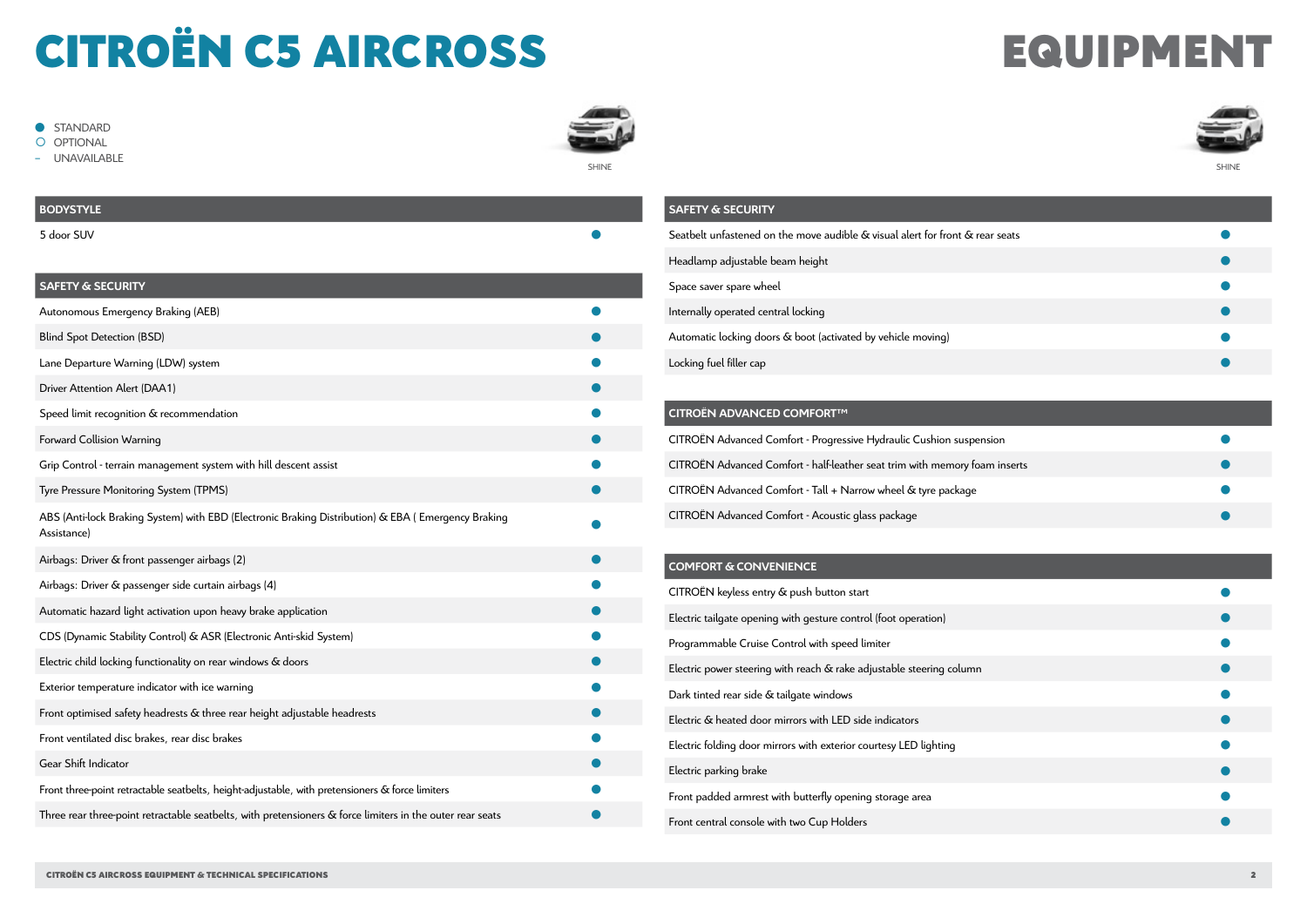# CITROËN C5 AIRCROSS EQUIPMENT

 $\bullet$  STANDARD

O OPTIONAL

- UNAVAILABLE





| <b>COMFORT &amp; CONVENIENCE</b>                               |  |
|----------------------------------------------------------------|--|
| Front interior light with timer                                |  |
| Front windscreen wiper with "Magic Wash" cleaning system       |  |
| Four grab handles, retractable, damped                         |  |
| Heated rear windscreen                                         |  |
| Illuminated vanity mirrors                                     |  |
| LED interior lighting (roof lighting, glovebox)                |  |
| Map pockets on front seat backs                                |  |
| Multi-function Trip Computer                                   |  |
| One-touch electric front & rear windows with pinch protection  |  |
| Parking sensors - front & rear                                 |  |
| 180° bird-eye view colour reversing camera with zoom function  |  |
| Power folding door mirrors with blind spot detection indicator |  |
| Four reading lamps, front & rear                               |  |
| Rear centre console air vents                                  |  |
| Two rear coat hooks                                            |  |
| Rear windscreen wiper triggered automatically in reverse gear  |  |
| Remote central locking (two remotes)                           |  |
| Sport mode                                                     |  |
| Two-position boot floor                                        |  |
| Three individual sliding rear seats with backrest adjustment   |  |

### **INTERIOR FEATURES**

| Gloss black touch sensitive (capacitive) switch panel for infotainment system |  |
|-------------------------------------------------------------------------------|--|
| Orange stitching highlight to dashboard                                       |  |

| <b>INTERIOR FEATURES</b>                                                                          |  |
|---------------------------------------------------------------------------------------------------|--|
| Ceiling projection mood lighting                                                                  |  |
| Dashboard, front & rear door panel finish: Contrasting grey TEP trim with satin chrome highlights |  |
| Four fixing rings in load area                                                                    |  |
| Gear lever - electronic impulse control shifter trimmed in black TEP                              |  |
| Full-grain leather steering wheel                                                                 |  |
| Light Grey roof lining                                                                            |  |
| Gloss black stereo surround with satin chrome air vents                                           |  |
| Satin chrome digital instrument panel surround                                                    |  |
| Satin chrome front door panel recess trim                                                         |  |
| Satin chrome interior door handles                                                                |  |

| IN-CAR ENTERTAINMENT & COMMUNICATION                                                 |  |
|--------------------------------------------------------------------------------------|--|
| Satellite Navigation system                                                          |  |
| Bluetooth <sup>®</sup> connectivity                                                  |  |
| DAB+ Radio (Digital Audio Broadcasting)                                              |  |
| Mirror Screen®: Apple CarPlay <sup>™</sup> , Android Auto & MirrorLink <sup>®1</sup> |  |
| Two USB Sockets (front centre console & rear of arm rest)                            |  |
| Voice recognition (radio, navigation & telephone features)                           |  |
| Two 12V sockets (dashboard & load area)                                              |  |

### **HEATING & VENTILATION**

| Dual zone climate control air conditioning with Clean Air system |  |
|------------------------------------------------------------------|--|
| Pollen & charcoal filter                                         |  |

1. Compatible Apple® or AndroidTM device required.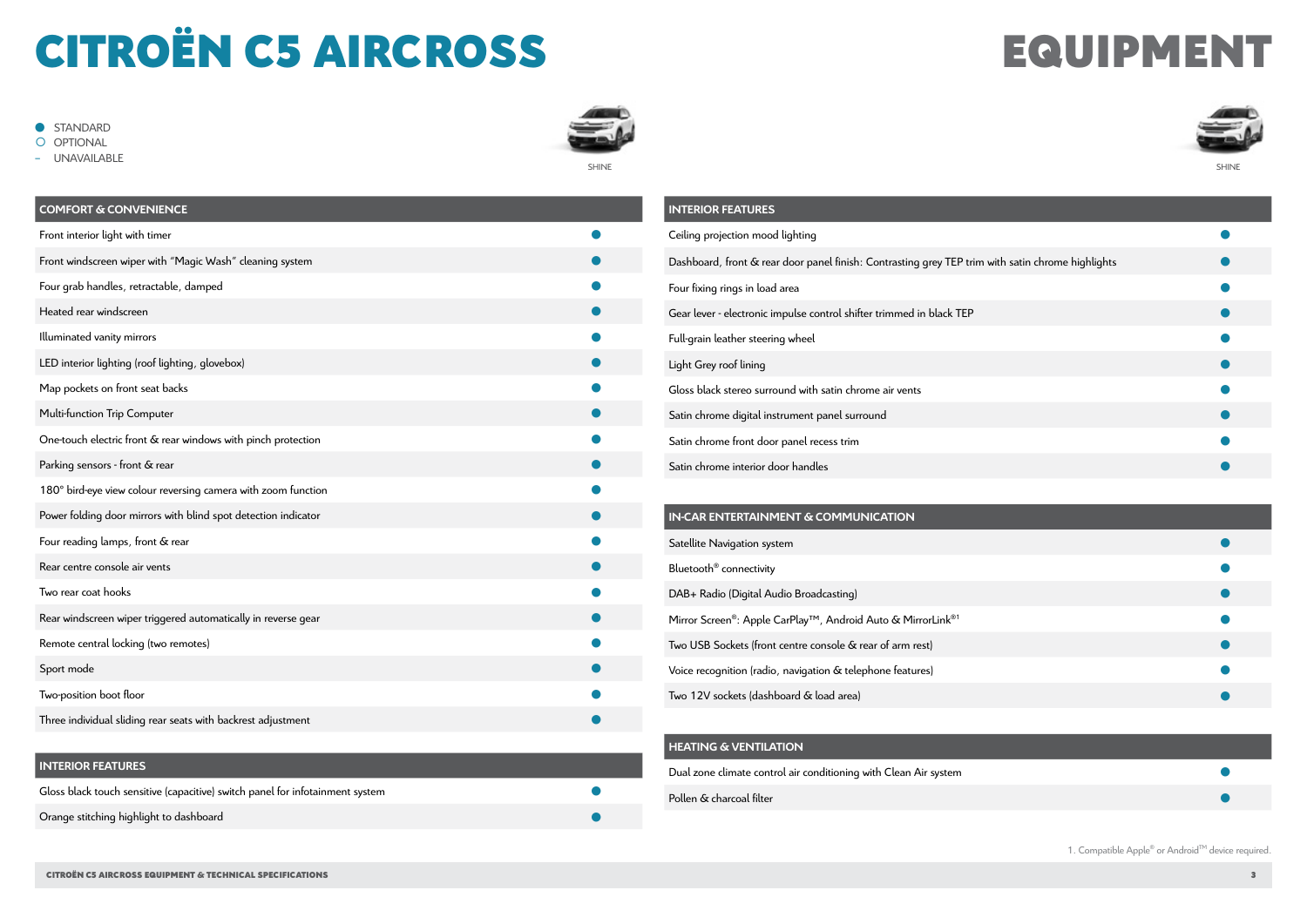## CITROËN C5 AIRCROSS EQUIPMENT

 $\bullet$  STANDARD

O OPTIONAL

- UNAVAILABLE





| <b>INSTRUMENTS</b>                                                     |  |
|------------------------------------------------------------------------|--|
| Configurable 12.3" digital instrument cluster                          |  |
| 8.0" High definition touch-screen infotainment system                  |  |
| Speedometer with digital odometer, digital trip recorder & rev counter |  |
| Distance to next service indicator                                     |  |
| Trip computer                                                          |  |
| External temperature gauge                                             |  |
| Multi-function digital display, warning messages & vehicle check       |  |

### **EXTERIOR FEATURES**

| Colour pack - longitudinal roof bars, front bumper insert $+$ AirBump <sup>®</sup> insert (Red or Silver depending on<br>body colour) |  |
|---------------------------------------------------------------------------------------------------------------------------------------|--|
| C-shaped chrome exterior molding                                                                                                      |  |
| Body-colour exterior door handles & rear spoiler                                                                                      |  |
| Body protectors (bottom of front & rear bumpers, wheel arches, & protection at bottom of doors) in black                              |  |
| Airbump <sup>®</sup> - body protection molding                                                                                        |  |
| Gloss black windscreen & b pillar trim                                                                                                |  |
| Front bumper scuff plate                                                                                                              |  |
| Radiator grille: chrome facets with gloss black highlights                                                                            |  |
| Stainless steel door sill scuff plates                                                                                                |  |
| 19" "Art" diamond cut alloy wheels                                                                                                    |  |

| <b>EXTERIOR LIGHTING &amp; VISIBILITY</b>              |  |
|--------------------------------------------------------|--|
| LED headlights                                         |  |
| Front fog lights with cornering function               |  |
| Door mirror mounted LED courtesy lights                |  |
| LED daytime running lights                             |  |
| LED side indicator lights integrated into door mirrors |  |
| Two rear number plate lights                           |  |
| Automatic lights                                       |  |
| Automatic windscreen wipers                            |  |
| Auto dimming electro-chromatic rear view mirror        |  |
| 'Guide me home' light function                         |  |
|                                                        |  |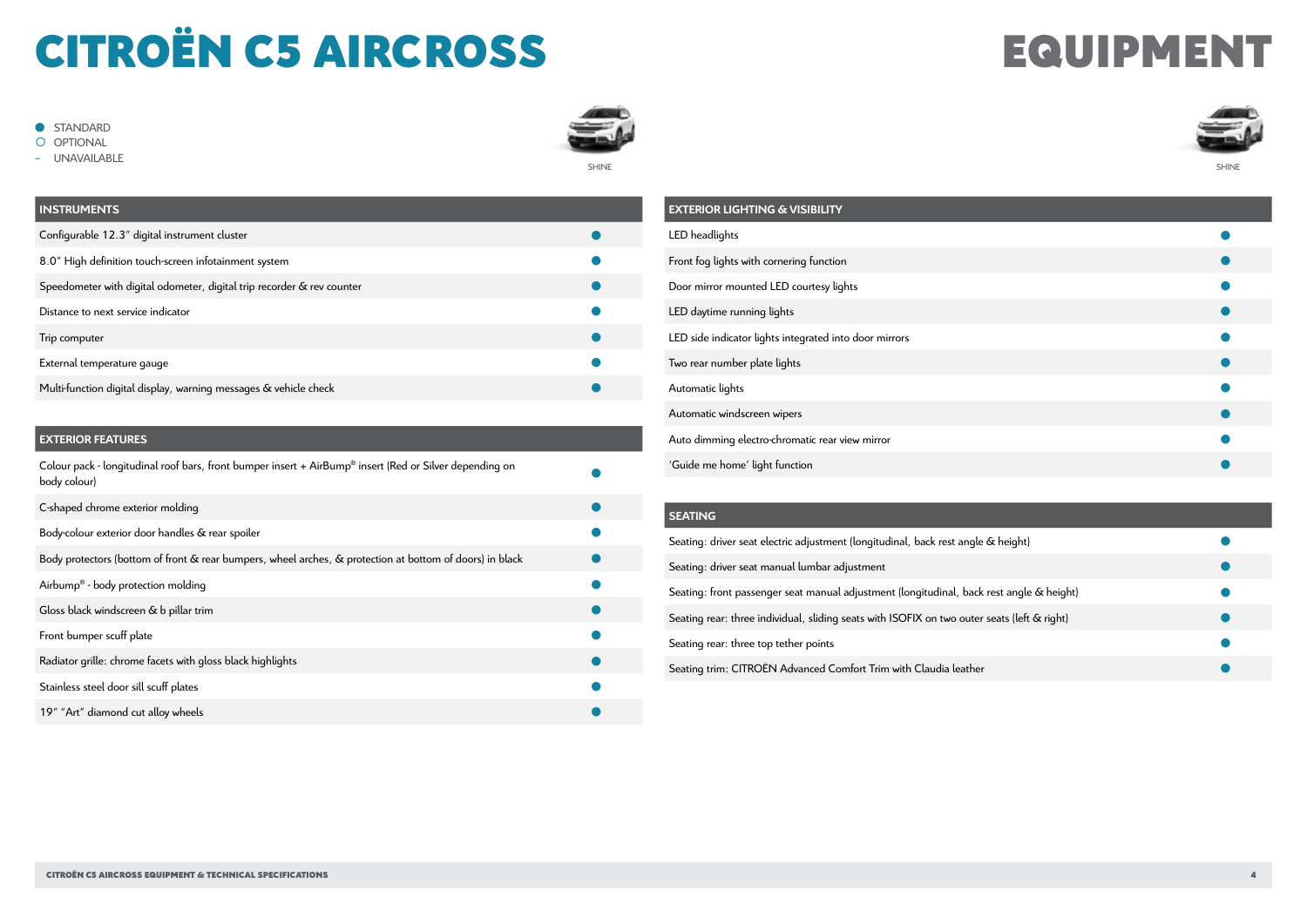# CITROËN C5 AIRCROSS

� STANDARD O OPTIONAL - UNAVAILABLE

## SPECIFICATIONS



| <b>ENGINE</b>             | <b>121kW 1.6 THP EAT6</b>                                                                                 |
|---------------------------|-----------------------------------------------------------------------------------------------------------|
| Type                      | 1.6-litre turbo petrol                                                                                    |
| Cylinders                 | $\overline{4}$                                                                                            |
| Cubic capacity (cc)       | 1598                                                                                                      |
| Maximum power (kW @ rpm)  | 121 @ 6000                                                                                                |
| Maximum torque (Nm @ rpm) | 240 @ 1400                                                                                                |
| Induction                 | Turbo charged electronic multipoint direct injection<br>petrol with variable valve timing on inlet valves |
|                           |                                                                                                           |

SHINE

**WEIGHTS** (kg)

| <b>TRANSMISSION</b> |                                                |
|---------------------|------------------------------------------------|
| Type                | 6-speed Efficient Automatic Transmission (EAT) |

| <b>PERFORMANCE</b>                        |     |
|-------------------------------------------|-----|
| Maximum speed (km/h)                      | 201 |
| Acceleration 0-100km/h (sec) <sup>1</sup> | 9.9 |

| <b>STEERING</b>           |                        |  |
|---------------------------|------------------------|--|
| Power steering            | Electric               |  |
|                           |                        |  |
| <b>WHEELS &amp; TYRES</b> |                        |  |
| Wheel Size / Tyre         | 19" alloy - 205/55 R19 |  |
| Spare wheel               | Space saver wheel      |  |

| <b>BRAKES</b>          |  |
|------------------------|--|
| Ventilated front discs |  |
| Rear discs             |  |

| .                            |      |
|------------------------------|------|
| Tare weight                  | 1402 |
| Maximum braked towing load   | 1200 |
| Maximum unbraked towing load | 750  |
|                              |      |
| <b>DIMENSIONS</b> (mm)       |      |
| Length                       | 4500 |
| Width excluding mirrors      | 1859 |
| Height                       | 1690 |

| <b>BOOT VOLUMES (I)</b>                                                            |         |
|------------------------------------------------------------------------------------|---------|
| Maximum volume with seats up - second row most rearward/second row<br>most forward | 580/720 |
| Maximum volume with seats down                                                     | 1630    |

Wheelbase 2730

| <b>FUEL &amp; EMISSIONS</b> |      |
|-----------------------------|------|
| Combined Cycle (I/100km)    | 7.9  |
| City Cycle (I/100km)        | 10.5 |
| Highway Cycle (I/100km)     | 6.3  |
| $CO2$ emissions (g/km)      | 179  |
| Fuel tank Capacity (I)      | 53   |